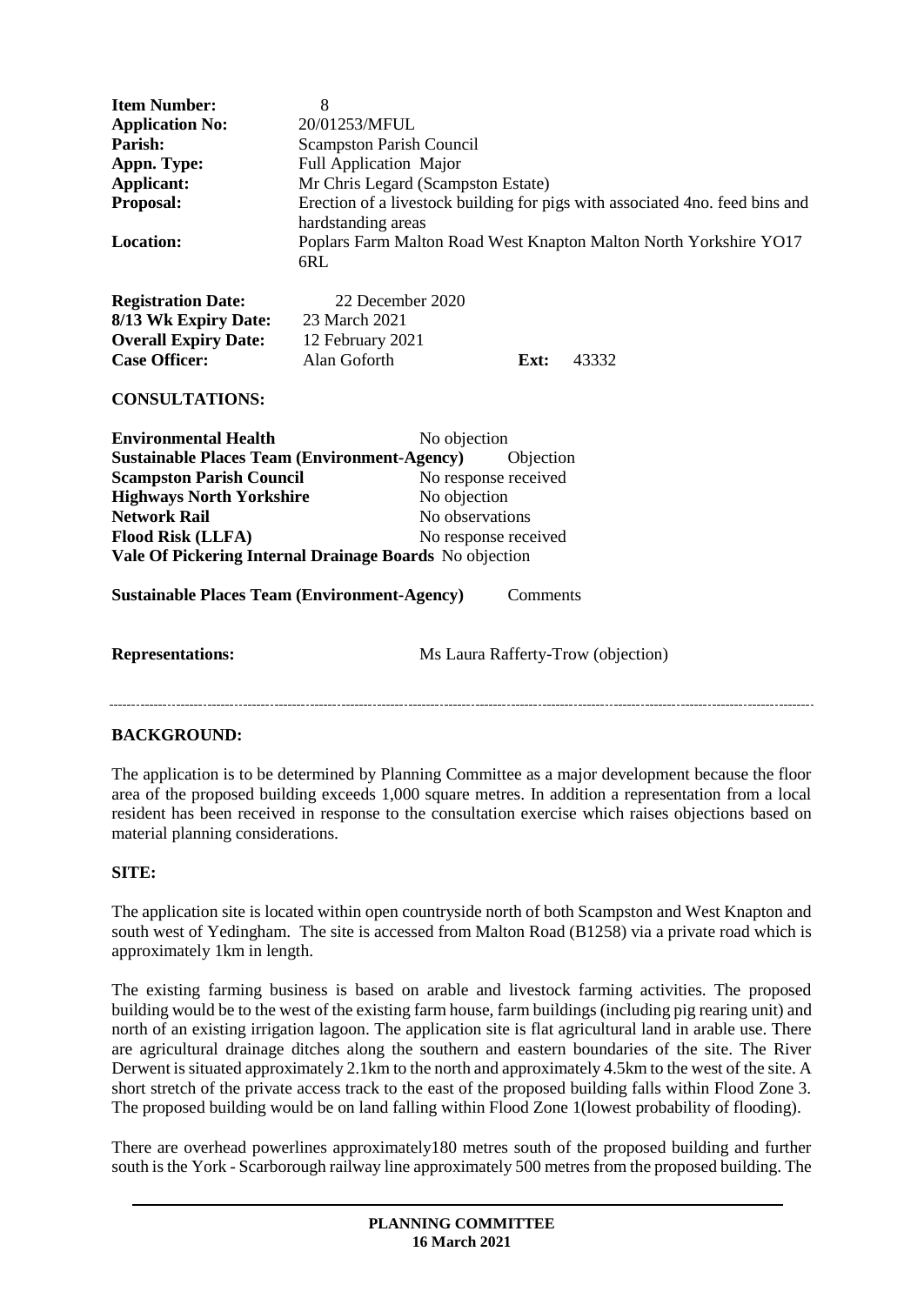large buildings associated with Knapton Maltings are beyond the railway line approximately 700 metres south east of the proposed building.

West Farm, which is also owned by the applicant (Scampston Estate), is approximately 390 metres north of the proposed building and Wintringham Common Farm is further north approximately 580 metres away. The two farms are served by the same private access road which passes through Poplar Farm. Aside from the farm houses associated with these farmsteads the nearest residential receptors are those on Malton Road (B1258) approximately 770 metres to the south east of the proposed building. Numbers  $1 \& 2$  Knapton Lodge Cottages are immediately to the south of where the existing private access road meets the B1258. The railway level crossing is approximately 100 metres south west of the junction.

## **HISTORY:**

97/00520/FUL- Erection of portal frame, naturally ventilated, solid floor, straw based, pig finishing house. APPROVED 28.08.1997.

# **PROPOSAL:**

Planning permission is sought for the erection of a livestock building for pigs with associated 4no. feed bins and hardstanding areas.

The proposed building would be a pig finishing unit for 1,980 pigs from 30kg through to finished weight of 110kg.

The proposed building would be constructed in the corner of a field to the west of the existing farm buildings and north of an existing irrigation lagoon.

The building would measure 58.2 metres in length by 29.3 metres in width, having a footprint of 1,757 square metres. The building would stand 3.4 metres to the eaves and 5.4 metres to the ridge. An office would be attached to the building on the east elevation. The rectangular building would stand parallel to the access road with a ridgeline which would run northeast-southwest. Externally the building would be blockwork to the lower walls and GRP flexstone sheeting (coloured 'Juniper Green') to the upper walls. There would be a fibre cement sheet covering (coloured natural grey) to the shallow pitched roof.

Four feed bins would be installed adjacent to the north east gable end elevation. Each bin would have a diameter of 3 metres and overall height of 8 metres and the exterior would have a 'Juniper Green' colour finish.

There would be permeable gravel hardstanding laid to each side of the building with the majority being provided on the eastern side of the building for the parking and turning of vehicles. An attenuation pond would be created to the north of the building.

There would be hedgerow planting parallel to the west and north elevations of the building and the existing hedgerow along the field boundary to the east would be retained.

The proposed pig finishing unit will operate with an 'all in all out' system. Piglets will be delivered to the site as 30kg weaners, in 4 articulated lorries with a capacity of 500 pigs each. The pigs remain within the building for around 14 weeks and will be removed over a two week period from week 12-14 in lorries with a capacity of 200 pigs. The finished pig removal process will involve 10 lorries (20 movements) over two weeks at the end of the cycle. The unit will operate with approximately 3.5 batches of pigs per annum. Feed will be delivered weekly to the site using a 16.5m articulated HGV.

The proposed building would incorporate an automated auger feeding system and non-drip nipple drinkers. Ventilation would be provided via high velocity ridge mounted fans and side inlet vents. The applicant states that high velocity ridge mounted ventilation fans are deemed Best Available Technology for odour and ammonia dispersal.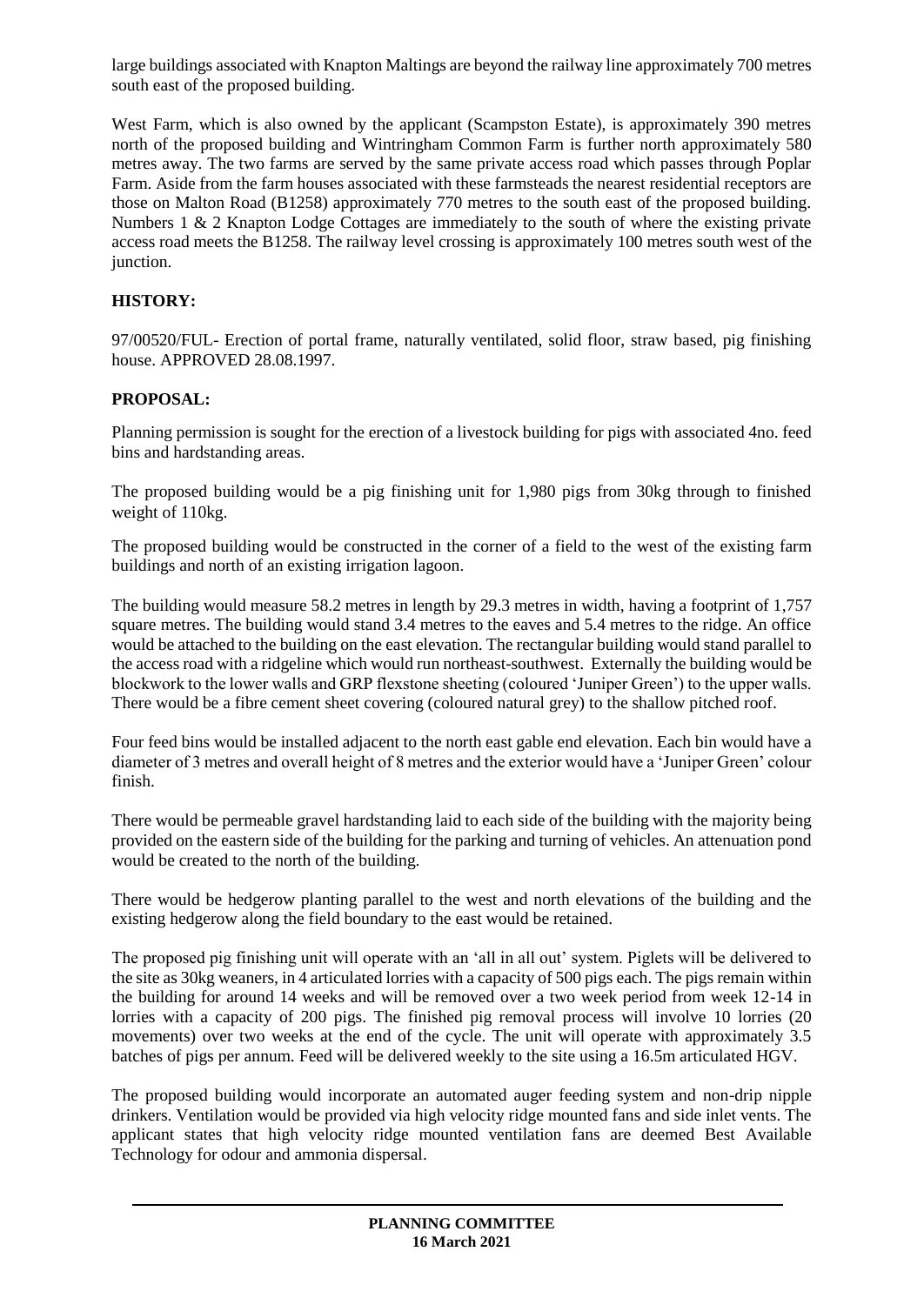Within the proposed building pigs would be housed on hygienic perforated floors. The building will operate on a slurry based system with a slurry cooling system underneath the slats within the building. Slurry generated by the unit will be used as a fertiliser on the surrounding farm land.

The proposed pig unit would be managed/operated by the farmer who resides at Poplars Farm house and this additional unit will require 1 full time employee.

The applicant is currently applying to the Environment Agency for an Environmental Permit to operate the development.

# **POLICIES:**

Under Section 38(6) of the Planning and Compulsory Purchase Act 2004 planning authorities are required to determine each planning application in accordance with the planning policies that comprise the Development Plan unless material considerations indicate otherwise. The Development Plan for the determination of this particular application comprises the following:

## The Ryedale Plan- Local Plan Strategy (2013)

Local Plan Strategy -Policy SP1 General Location of Development and Settlement Hierarchy Local Plan Strategy -Policy SP9 The Land-Based and Rural Economy Local Plan Strategy - Policy SP16 Design Local Plan Strategy - Policy SP17 Managing Air Quality, Land and Water Resources Local Plan Strategy - Policy SP19 Presumption in Favour of Sustainable Development Local Plan Strategy - Policy SP20 Generic Development Management Issues

### Material Considerations

National Planning Policy Framework (NPPF) National Planning Practice Guidance (PPG)

## **REPRESENTATIONS:**

The LPA has received one objection from the occupant of number 2 Knapton Lodge Cottage. The response states that the principle, scale and location of the development are not contentious, however, the objection is made on transport grounds and the main points are set out below:-

- HGV traffic associated with the farm has a negative impact on our quality of life
- The vehicle movements cause noise and vibrations, the latter of which has begun to cause cracks in the plaster of our property
- The application should have a more robust Transport Statement. The cumulative impact of further HGV traffic has not been considered against the existing level.
- The immediate area of this junction, the proximity to the Level Crossing and the general fast nature of the road makes it a particular accident blackspot. Further HGV traffic increases the risk of further accidents near the proposed access junction with the B1258.
- Noise from existing vehicle movements
- Pets have been killed or badly injured by farm traffic
- An alternative access should be proposed further along the B1258 to the North. This would afford the HGV's and farm traffic better visibility when turning onto and off the B1258, reducing the risk of further accidents and mitigating and further cumulative impact on our property.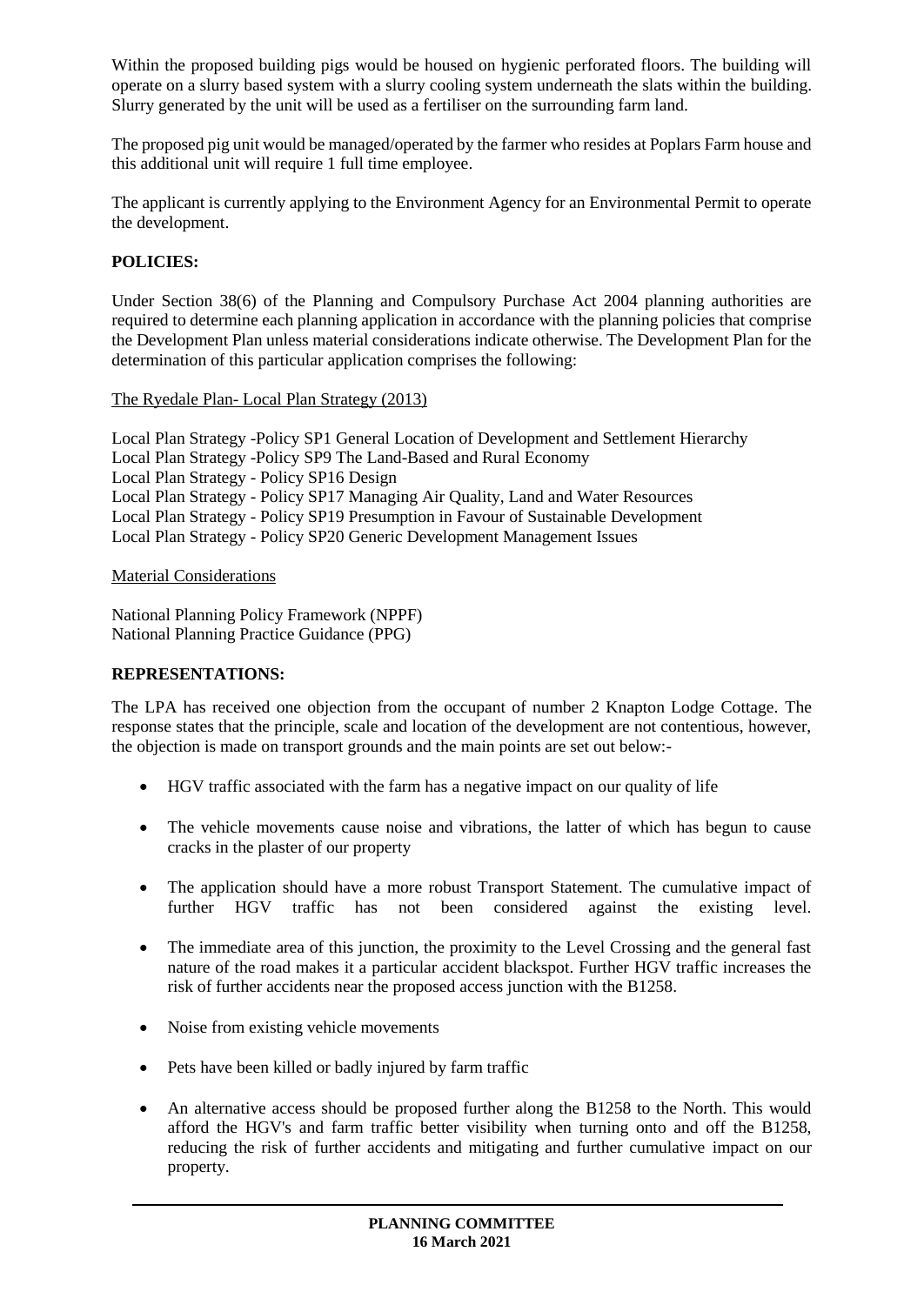# **APPRAISAL:**

### Principle of the development

The site is within the open countryside, however, the principle of the development aligns with local policies SP1 and SP9 and paragraph 83 of the NPPF as the new building would support land based activity and the rural economy. The proposed building would be used for pig rearing and finishing and represents investment in the sector that would expand an established operation at Poplars Farm. The business promotes UK food production and contributes to the local economy through both direct and indirect employment during the construction and operational phases.

### Design, appearance and impact upon the open countryside

The proposed building has a substantial footprint and, within this rural context, can be regarded as major development. The size of the building is a functional requirement for the pig rearing and finishing operation. Generally, pig units are developed in relatively remote locations due to potential odour and noise impacts which is the case in this instance. The proposed building would be an expansion of the existing business and would be located adjacent to the existing agricultural buildings to the west of the farm house. The proposed building would be served by the same existing infrastructure and services including the access road.

The proposed building and associated feed bins would be constructed from materials with colours finishes appropriate for agricultural buildings. The proposed building has a significant footprint, however, it would have a low profile and a linear form that follows the field boundary and access road. The proposed building and feed bins would be located in the open countryside in a position detached from the nearest settlement but would be physically well-related to the existing buildings at Poplars Farm. There would be hedgerow planting to the west and north sides to provide enclosure and soften views towards the building and ancillary structures.

It is considered that the siting, scale and design is acceptable and would ensure that the proposed development would not be visually prominent in the open countryside and would not have a materially adverse effect on the character of the agricultural landscape in compliance with Policies SP16 and SP20.

## Highway impacts

Paragraph 109 of the NPPF states that *"Development should only be prevented or refused on highways grounds if there would be an unacceptable impact on highway safety, or the residual cumulative impacts on the road network would be severe".*

A local resident has raised concerns in relation to the impact of existing and proposed farm vehicle movements. The traffic generation associated with the proposed development is relatively small scale and would not warrant a formal Transport Assessment. It is also relevant to note that the access road also serves two other farms in addition to Poplars Farm and, whilst the junction with the public highway is close to two dwellings (1 & 2 Knapton Lodge Cottages), it is an established route for farm traffic associated with the three farms/businesses that it serves.

The HGV movements comprise 1 feed lorry per week and peaks at the beginning and end of each 12-14 week batch for livestock delivery and removal (all in all out cycle).

The existing private road is straight with the exception of a 90 degree turn half way along the 1km route to Poplars Farm. The land is relatively flat and there is good visibility along the route. The operation of the private road is a matter for the owner and those who use the road.

The highways officer has been made aware of the comments raised by the local resident. However, following consideration, the highways officer has confirmed that the LHA is satisfied that the required visibility from the existing access is adequate and the vehicular trip increase at the site does not generate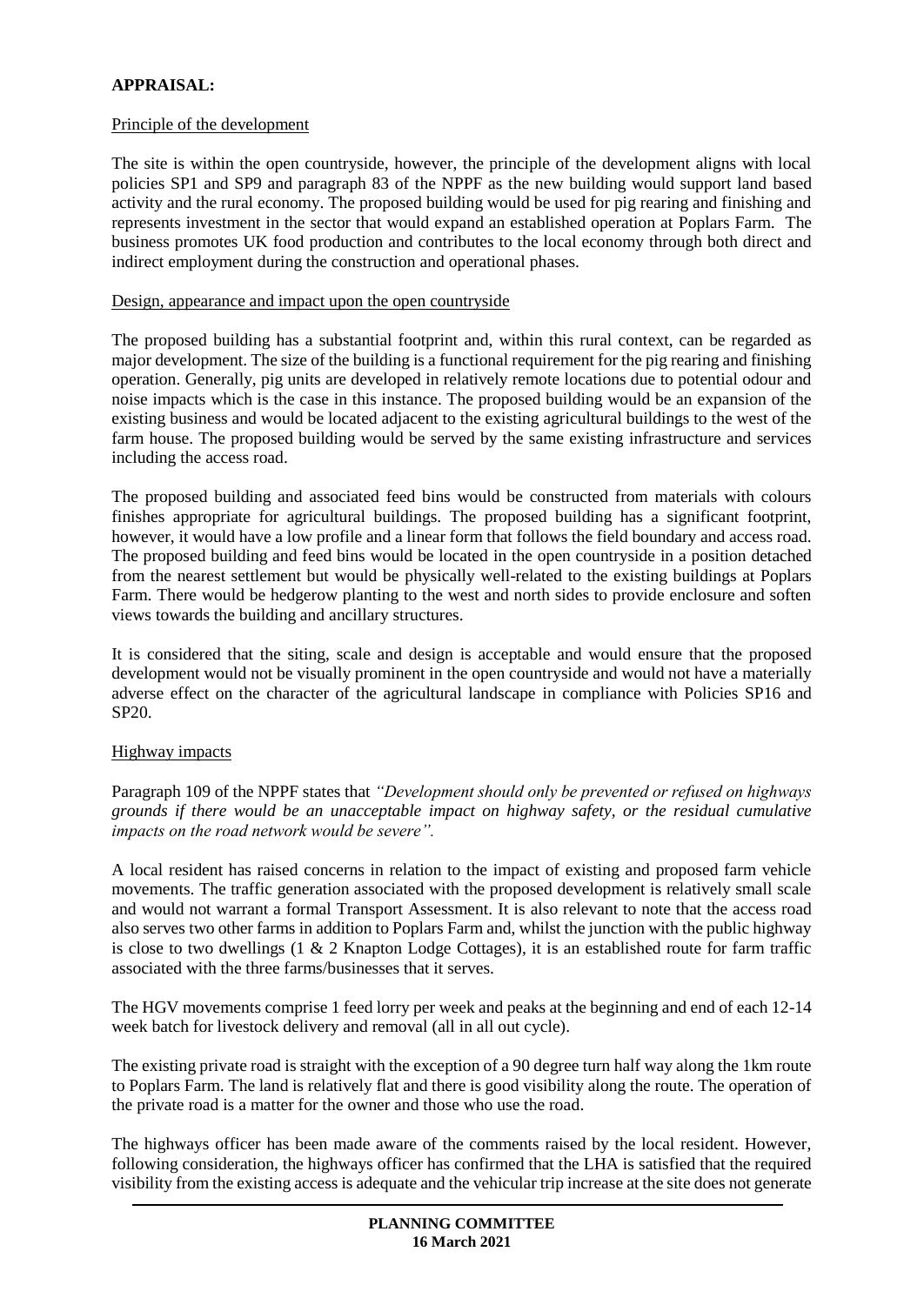conditions considered detrimental to highway safety. The existing access is close to the railway level crossing. Network Rail have been consulted and have confirmed that there are no observations to make on the proposal.

The existing access to the public highway on Malton Road has been considered safe by the Local Highway Authority for the proposed expansion of the piggery and it is considered that the associated vehicle movements can be satisfactorily accommodated by the local highway network and would not have a detrimental impact on road safety in accordance with Policy SP20.

## Local amenity and environmental impact

The proposed building would be located on agricultural land in the open countryside. Beyond the farm houses within the agricultural unit the nearest residential properties are approximately 770 metres to the south-east. There are no public rights of way in the vicinity and no visual intrusion or loss of visual amenity is anticipated.

With regard to odour impact it is reasonable to consider the site as being isolated and at a significant distance from residential receptors. Similarly, in light of the remote location in relation to nearby residents it is considered that any noise from pigs and the ventilation systems associated with the unit would not be audible over these distances and would not have an adverse impact upon the existing levels of amenity of occupants of the nearest dwellings. There are no objections raised by the Environmental Health Officer.

There are concerns that have been raised by the local resident in relation to noise and vibration from HGVs using the private access road adjacent to the cottages. The applicant has confirmed that they, along with Wintringham Common Farm, are responsible for the maintenance of the road. The applicant has confirmed that they regularly carry out repairs to the road. At the time of the Officer site visit is was noted that there were a number of pot holes along the route arising from use over the winter period. It is considered that the condition of the road contributes towards the noise and vibration from HGVs passing the nearest dwellings. In response the applicant has agreed to inspect and repair the stretch of the route closest to the junction where it passes to Knapton Lodge Cottages. The applicant has provided a plan identifying the section of the road north of the cottages which will be inspected and repaired and this will be secured by condition.

The Environment Agency initially raised an objection and queried the proposed storage and management of slurry. The Environment Agency highlighted that an Environmental Permit is required for the development and recommended parallel tracking of applications. The applicant has considered the Environment Agency's advice and has since confirmed that it will comprise an under the slat storage system within the building and is fully aware that both planning permission and a permit is required for the development.

Paragraph 183 of the NPPF recognises that planning and pollution control are separate, but complementary regimes. The permitting system will impose the controls in relation to the management, operation, emissions and transport associated with the proposed development. It is considered that taking account of the scale and siting of the development and the proposed means of slurry management the proposal does not represent an unacceptable land use subject to the necessary permitting controls.

The site occupies a relatively isolated location in relation to sensitive receptors and public vantage points. The proposed building is compatible with the established land use and it is not anticipated that the expansion of the pig rearing and finishing operation would give rise to any unacceptable visual intrusion, pollution or disturbance and as a result there would not be an adverse impact upon local amenity or environment in compliance with the relevant part of Policies SP17 and SP20.

## Flood risk and drainage

A short stretch of the private access track to the east of the proposed building falls within Flood Zone 3. The proposed building would be on land falling within Flood Zone 1(lowest probability of flooding).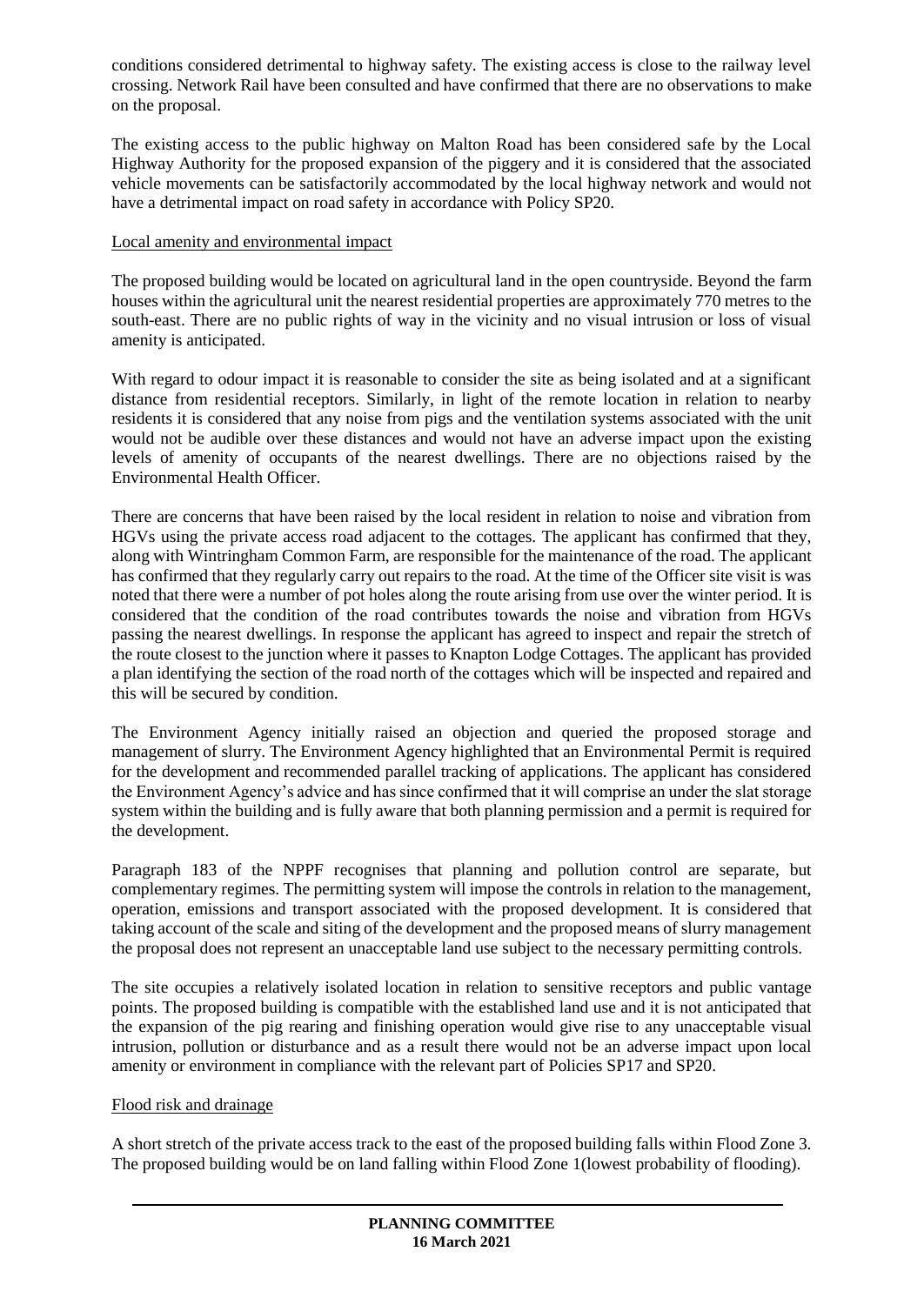The application is accompanied by a site specific flood risk assessment which confirms that the site is not at risk of flooding from Scampston Beck or the River Derwent. Likewise agricultural drainage ditches in the vicinity do not pose a risk of flooding to the application site. The site is also not shown to be at risk from surface water flooding, or from reservoir flooding on the maps produced by the Environment Agency.

The floor level of the proposed building will be raised by approximately 150mm above the existing ground level which will provide additional clearance above any likely flooding. No specific flood mitigation measures are considered necessary.

In terms of surface water drainage the ground is considered to be unsuitable for the disposal of surface water run-off from the development into soakaways or infiltration trenches. It is proposed that the surface water run-off from the proposed development is discharged into an open drainage ditch located to the east of the proposed development, which drains the adjacent agricultural land.

In order to achieve the required discharge rate surface water storage will be provided within an attenuation lagoon located to the north east of the proposed piggery building.

The Environment Agency and the IDB have no objection and it is considered that the proposed development would not increase flood risk at the site or elsewhere and incorporates an appropriate surface water drainage scheme in compliance with Policy SP17.

### **Conclusion**

The principle of the development is in line with national and local planning policy and represents development that supports the land- based, rural economy through the expansion of an established livestock enterprise. The proposed development would not have an unacceptable impact on the open countryside, local amenity, flood risk or highway safety. In light of the above assessment, it is considered that the proposal is acceptable and complies with Policies SP1, SP9, SP16, SP17, SP19 and SP20 of the adopted Ryedale Plan - Local Plan Strategy and the National Planning Policy Framework. The recommendation to Members is one of conditional approval.

## **RECOMMENDATION: Approval**

1 The development hereby permitted shall be begun on or before .

Reason:- To ensure compliance with Section 51 of the Planning and Compulsory Purchase Act 2004

2 The development hereby permitted shall be carried out in accordance with the following approved plan(s):

Location Plan ref. IP/SE/01, dated Nov 20 Site Plan ref. IP/SE/02, dated Nov 20 Elevations ref. IP/SE/03, dated Nov 20 Access Road Repairs ref. IP/SE/04, dated March 2021

Reason: For the avoidance of doubt and in the interests of proper planning.

3 Unless otherwise approved in writing by the Local Planning Authority all external constructional materials and colour finishes to be used for the building shall be in accordance with those identified in the application as shown on the approved elevation drawing.

Reason: In the interests of visual amenity and to comply with Policies SP16 and SP20.

4 Unless otherwise approved in writing by the Local Planning Authority the development shall incorporate the flood mitigation measures as set out in the Flood Risk and Drainage